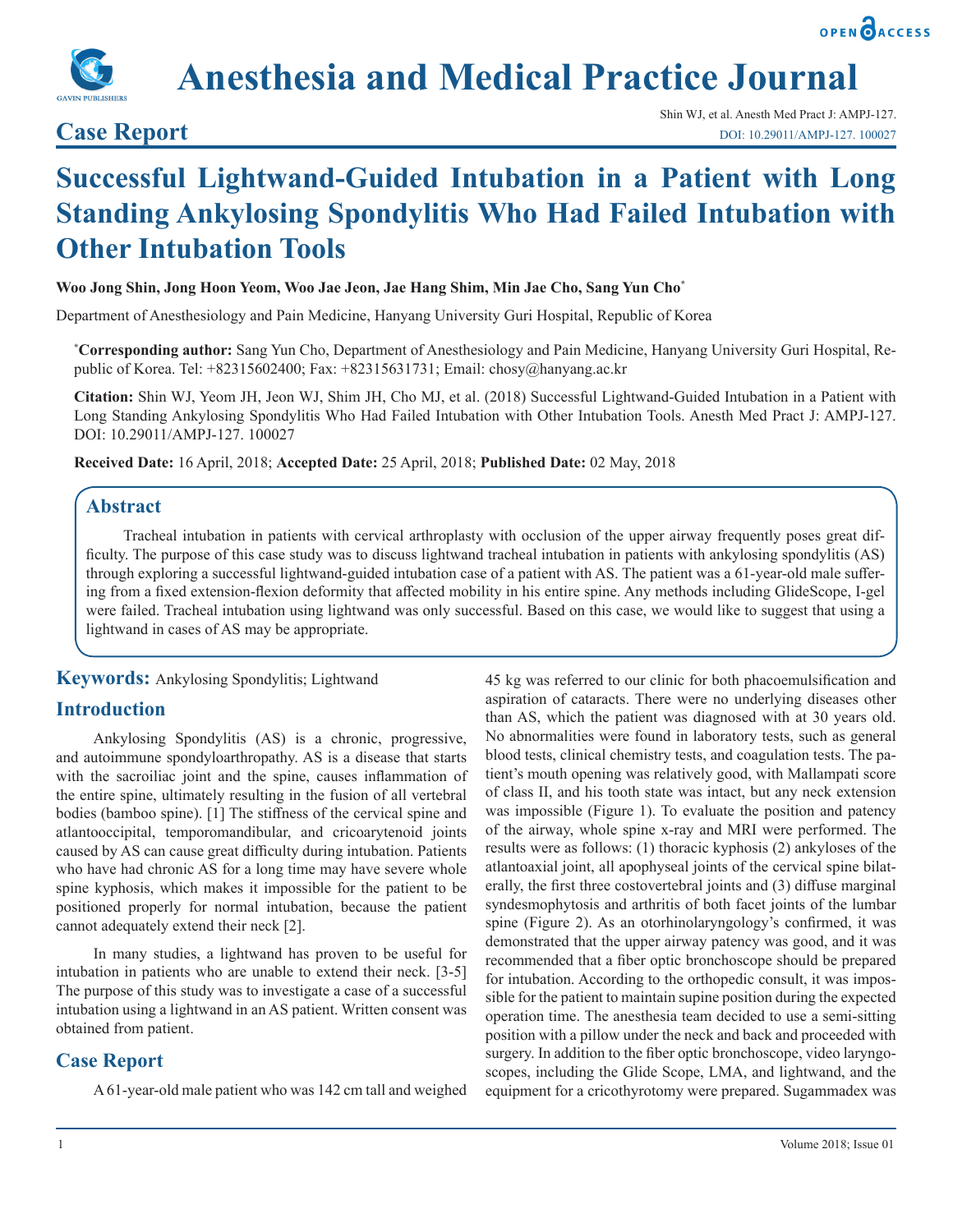**Citation:** Shin WJ, Yeom JH, Jeon WJ, Shim JH, Cho MJ, et al. (2018) Successful Lightwand-Guided Intubation in a Patient with Long Standing Ankylosing Spondylitis Who Had Failed Intubation with Other Intubation Tools. Anesth Med Pract J: AMPJ-127. DOI: 10.29011/AMPJ-127. 100027

also prepared for the reversal of the muscle relaxant, due to anticipated difficulty of the intubation. Large pillows on the neck and back were needed to maintain the semi-sitting position. (Figure 1), and led to the following heights: the bed-head height was 32 cm, the bed-shoulder height was 14 cm, and the bed-nipple height was 5 cm. After preoxygenation for more than three minutes with 100%  $O_2$  at 8 L/min, pentothal sodium was administered at 4 mg/ kg and rocuronium at 0.6 mg/kg. After the BIS was kept below 60, the degree of muscle relaxation was checked with a nerve stimulator to confirm that the TOF was 0, and intubation was attempted after confirming that the vital signs of the patient were stable. Igel supraglottic airway #3 and #4 insertion were attempted. However, insertion of both I-gel #3 and #4 failed even though neck manipulation was tried several times. Afterwards, tracheal intubation using a GlideScope was attempted, but it failed because there was a grade IV laryngeal view and the advancement of the endotracheal tube was not possible. At that time, mask ventilation was still possible, and the pulse oximetry showed that the  $SpO<sub>2</sub>$ remained above 95%, indicating that the patient's airway was not in a state of "CICO" (cannot intubate cannot oxygenate). Therefore, lightwand guided intubation was attempted. A lightwand railroaded with an endotracheal tube was bent 90° at 5 cm the distal end. Lightwand intubation was successful in less than 10 seconds without any stimulation.



**Figure 1:** Supine positon of patient. Large pillows under the head and neck were placed to support a neutral position.



**Figure 2:** Radiological findings with diffuse marginal syndesmophytosis and arthritis of both facet joints of the lumbar spine.

#### **Discussion**

AS occurs in 1% of the male population and 0.5% of the female population (in Caucasians). In males, it is the most common at the age of 20-30 and invades the spine and pelvic joints more often than in females [5]. The cause of the disease is not known, and environmental factors (bacterial or viral agents) are thought to be susceptible to diseases (HLA-B27) and gender, age, and ethnicity [2].

The formation of ectopic bone due to a persistent inflammatory response and inflammation of the vertebral ligaments produce syndesmophytosis, which are vulnerable to injury due to fractures. Through this process, fractures associated with bamboo spines are formed. Cervical fracture is common in C5-6, which may occur with impact or hyperextension. For this reason, there is a risk of causing cervical spine and spinal cord injury by neck extension during intubation, and neck movement (extension & flexion) should be evaluated radiographically before intubation [3-5].

The GlideScope is useful for visualization of the larynx in patients with difficult airways, such as patients [6]. The Glide Scope provides a better glottic view than that of direct laryngoscopy, and endotracheal intubation using a GlideScope may be a suitable alternative in AS patients. Indirect awake fiber optic intubation is the safest option in patients with poor larynx structure, and laryngeal mask insertion is an alternative when the patient refuses the former procedure or for other reasons [7-9]. Also, lightwandguided intubation, which allows intubation without larynx visualization, can be considered. Previous studies have shown that lightwand-guided intubation in difficult intubation cases is useful [10-12]. However, it is difficult to directly study which intubation tools are most useful in some situations, due to various limitations (especially due to ethical issues).

In this case, we attempted intubation after induction of general anesthesia rather than awake intubation because patient refused awake fiber optic intubation and wanted general anesthesia. Because face mask ventilation during preoxygenation was well maintained, the patient's situation was not a CICO situation, and other intubation tools could be used after the first failed attempt without waking the patient.

Airway management in AS patients poses many difficulties for anesthesiologists. The rigidity of the joints due to the arthroplasty of the cervical vertebrae and the resulting limited neck extension is not only a great threat to intubation but also increases the risk of cervical fracture during neck manipulation for intubation. According to these limitations, the safest method for intubation is awake fiber optic intubation, but in this case the position of the patient is fixed to the supine (the circuit does not